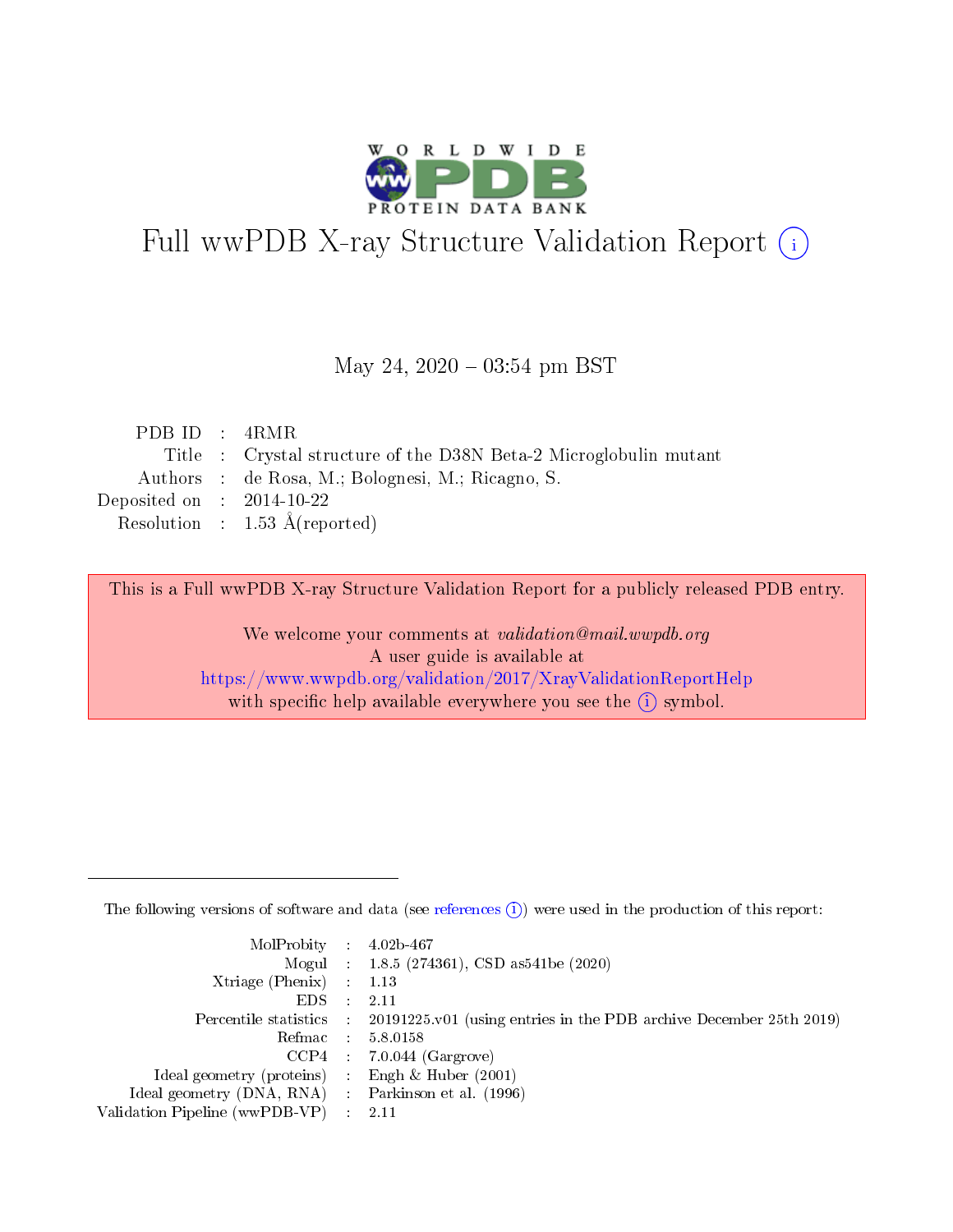# 1 [O](https://www.wwpdb.org/validation/2017/XrayValidationReportHelp#overall_quality)verall quality at a glance  $(i)$

The following experimental techniques were used to determine the structure: X-RAY DIFFRACTION

The reported resolution of this entry is 1.53 Å.

Percentile scores (ranging between 0-100) for global validation metrics of the entry are shown in the following graphic. The table shows the number of entries on which the scores are based.



| Metric                | Whole archive<br>$(\#\mathrm{Entries})$ | Similar resolution<br>$(\#\text{Entries}, \text{resolution range}(\textup{\AA}))$ |
|-----------------------|-----------------------------------------|-----------------------------------------------------------------------------------|
| $R_{free}$            | 130704                                  | $4009(1.54-1.50)$                                                                 |
| Clashscore            | 141614                                  | $4249(1.54-1.50)$                                                                 |
| Ramachandran outliers | 138981                                  | $4148(1.54-1.50)$                                                                 |
| Sidechain outliers    | 138945                                  | $4146(1.54-1.50)$                                                                 |
| RSRZ outliers         | 127900                                  | $3943(1.54-1.50)$                                                                 |

The table below summarises the geometric issues observed across the polymeric chains and their fit to the electron density. The red, orange, yellow and green segments on the lower bar indicate the fraction of residues that contain outliers for  $>=3, 2, 1$  and 0 types of geometric quality criteria respectively. A grey segment represents the fraction of residues that are not modelled. The numeric value for each fraction is indicated below the corresponding segment, with a dot representing fractions  $\epsilon=5\%$  The upper red bar (where present) indicates the fraction of residues that have poor fit to the electron density. The numeric value is given above the bar.

| Mol | $\sim$ $\sim$<br>hain | Length  | Quality of chain |     |  |  |  |  |  |  |
|-----|-----------------------|---------|------------------|-----|--|--|--|--|--|--|
|     |                       |         | 8%               |     |  |  |  |  |  |  |
| д.  | . .                   | $100\,$ | 89%              | 11% |  |  |  |  |  |  |

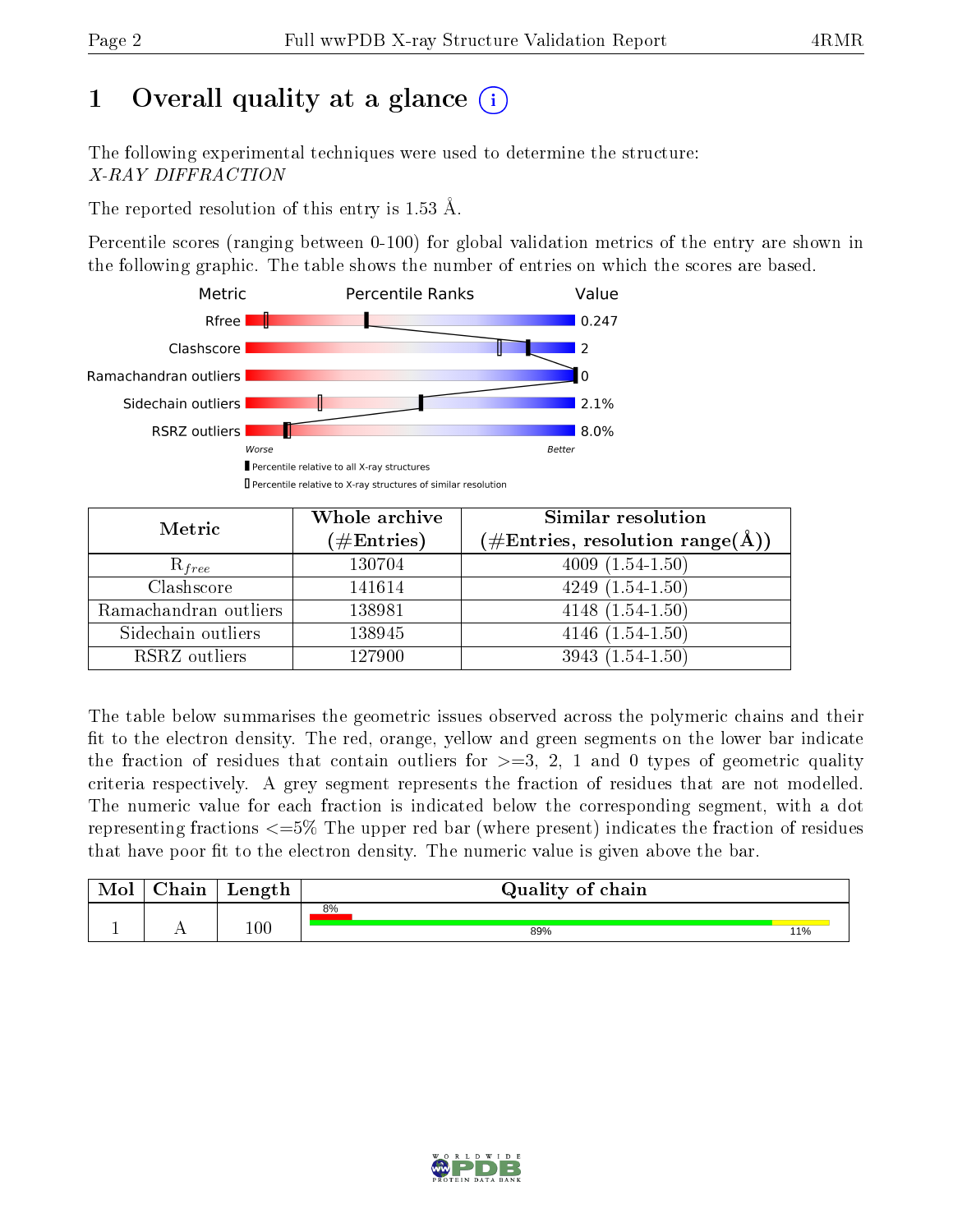# 2 Entry composition  $\left( \cdot \right)$

There are 4 unique types of molecules in this entry. The entry contains 970 atoms, of which 0 are hydrogens and 0 are deuteriums.

In the tables below, the ZeroOcc column contains the number of atoms modelled with zero occupancy, the AltConf column contains the number of residues with at least one atom in alternate conformation and the Trace column contains the number of residues modelled with at most 2 atoms.

Molecule 1 is a protein called Beta-2-microglobulin.

| Mol | Chain   Residues | Atoms                   |     |     | $\text{ZeroOcc} \mid \text{AltConf} \mid \text{Trace}$ |  |  |  |
|-----|------------------|-------------------------|-----|-----|--------------------------------------------------------|--|--|--|
|     | 100              | $\mathrm{Total}$<br>886 | 570 | 147 | 163                                                    |  |  |  |

There are 2 discrepancies between the modelled and reference sequences:

| $\operatorname{\mathsf{Chain}}$ | Residue | $^\mathrm{+}$ Modelled $^\mathrm{+}$ | Actual | Comment                 |              |
|---------------------------------|---------|--------------------------------------|--------|-------------------------|--------------|
|                                 |         | MET                                  |        | INITIATING METHIONINE   | UNP P61769   |
|                                 | 38      | C <sub>N</sub>                       | A C D  | MUTATION<br>ENGINEERED. | . UNP P61769 |

• Molecule 2 is DI(HYDROXYETHYL)ETHER (three-letter code: PEG) (formula:  $C_4H_{10}O_3$ ).



|  | $\text{Mol}$   Chain   Residues | Atoms   |  |  | $\rm ZeroOcc$   $\rm AltConf$ |  |
|--|---------------------------------|---------|--|--|-------------------------------|--|
|  |                                 | Total C |  |  |                               |  |

• Molecule 3 is ACETATE ION (three-letter code: ACT) (formula:  $C_2H_3O_2$ ).

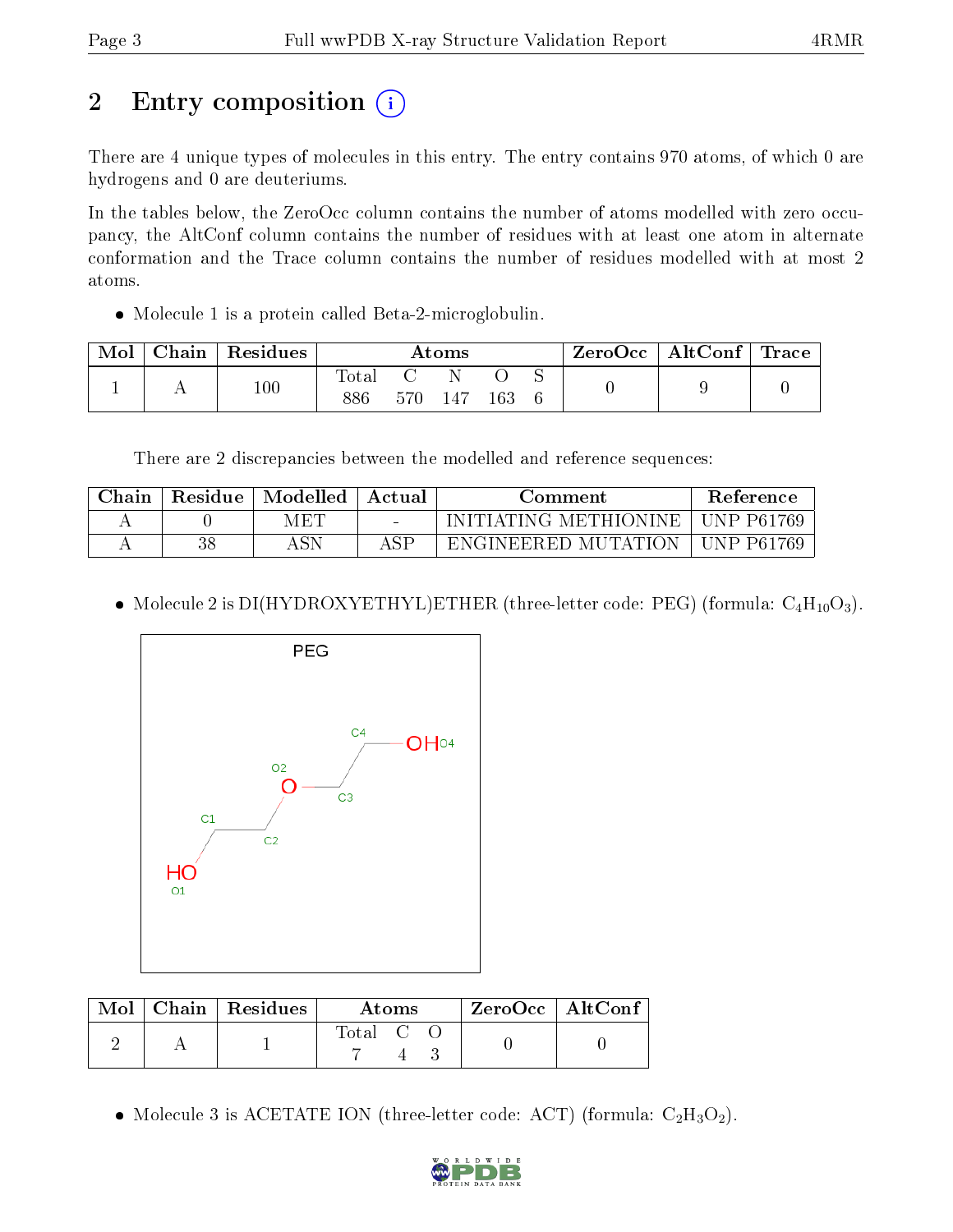

|  | $\text{Mol}$   Chain   Residues | Atoms   |  |  | ZeroOcc   AltConf |  |
|--|---------------------------------|---------|--|--|-------------------|--|
|  |                                 | Total C |  |  |                   |  |

 $\bullet\,$  Molecule 4 is water.

|  | $Mol$   Chain   Residues | Atoms | $\rm{ZeroOcc}$   AltConf |  |
|--|--------------------------|-------|--------------------------|--|
|  |                          | Total |                          |  |

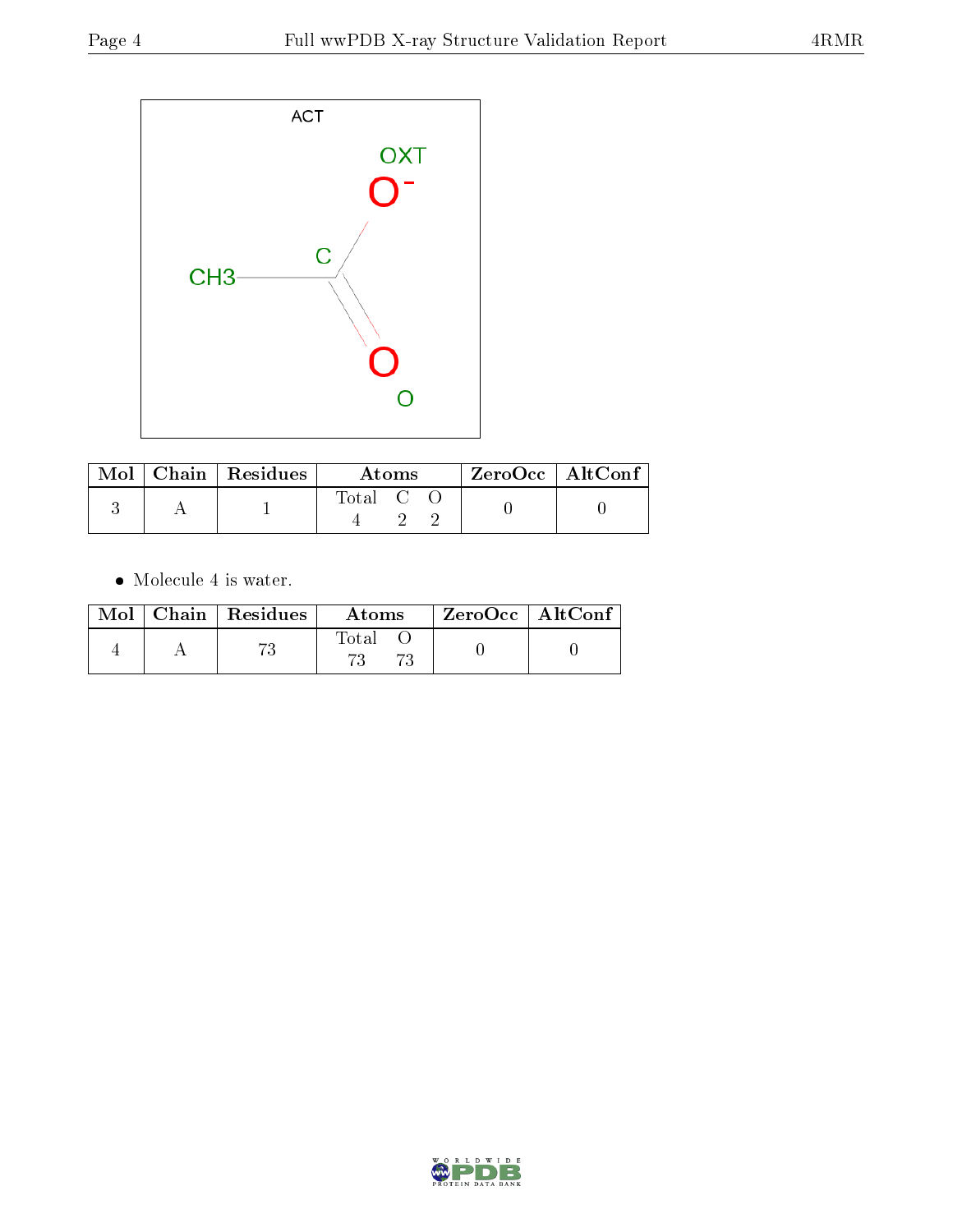# 3 Residue-property plots  $(i)$

These plots are drawn for all protein, RNA and DNA chains in the entry. The first graphic for a chain summarises the proportions of the various outlier classes displayed in the second graphic. The second graphic shows the sequence view annotated by issues in geometry and electron density. Residues are color-coded according to the number of geometric quality criteria for which they contain at least one outlier: green  $= 0$ , yellow  $= 1$ , orange  $= 2$  and red  $= 3$  or more. A red dot above a residue indicates a poor fit to the electron density (RSRZ  $> 2$ ). Stretches of 2 or more consecutive residues without any outlier are shown as a green connector. Residues present in the sample, but not in the model, are shown in grey.

• Molecule 1: Beta-2-microglobulin



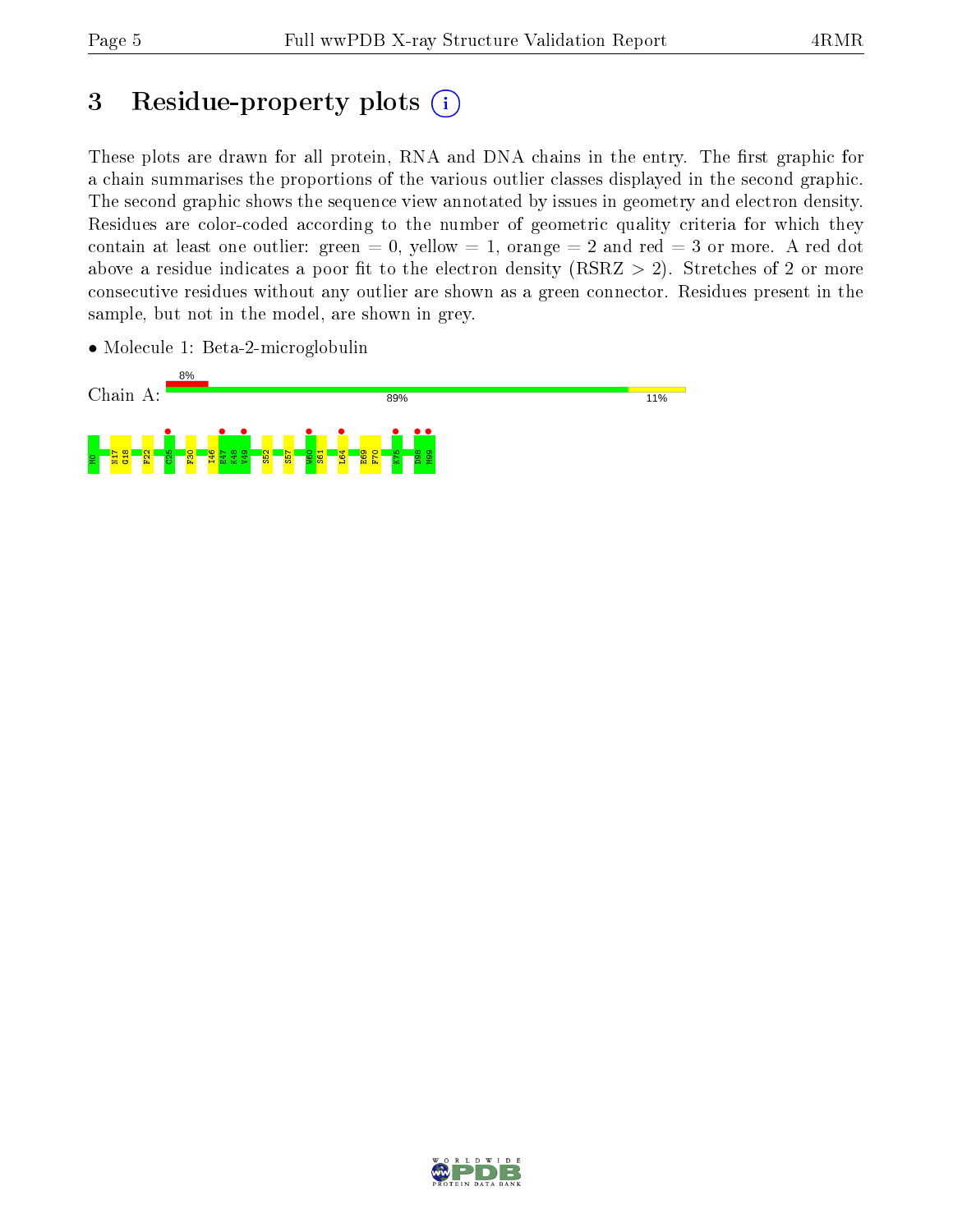# 4 Data and refinement statistics  $(i)$

| Property                                                   | <b>Value</b>                                                | Source     |
|------------------------------------------------------------|-------------------------------------------------------------|------------|
| Space group                                                | I 1 2 1                                                     | Depositor  |
| Cell constants                                             | $29.12\text{\AA}$<br>$52.35\text{\AA}$<br>$71.19\text{\AA}$ |            |
| a, b, c, $\alpha$ , $\beta$ , $\gamma$                     | $90.00^\circ$<br>$92.01^\circ$<br>$90.00^\circ$             | Depositor  |
| Resolution $(A)$                                           | 26.16<br>$-1.53$                                            | Depositor  |
|                                                            | 26.16<br>1.53<br>$\equiv$                                   | <b>EDS</b> |
| % Data completeness                                        | $96.6$ $(26.16-1.53)$                                       | Depositor  |
| (in resolution range)                                      | $91.8(26.16-1.53)$                                          | <b>EDS</b> |
| $R_{merge}$                                                | 0.06                                                        | Depositor  |
| $\mathrm{R}_{sym}$                                         | (Not available)                                             | Depositor  |
| $\langle I/\sigma(I) \rangle^{-1}$                         | $\overline{1.50}$ (at 1.53Å)                                | Xtriage    |
| Refinement program                                         | PHENIX (phenix.refine: 1.8.4 1496)                          | Depositor  |
|                                                            | $\overline{0.194}$ ,<br>0.248                               | Depositor  |
| $R, R_{free}$                                              | 0.203<br>0.247                                              | DCC        |
| $R_{free}$ test set                                        | 1589 reflections $(9.92\%)$                                 | wwPDB-VP   |
| Wilson B-factor $(A^2)$                                    | 17.2                                                        | Xtriage    |
| Anisotropy                                                 | 0.917                                                       | Xtriage    |
| Bulk solvent $k_{sol}$ (e/Å <sup>3</sup> ), $B_{sol}(A^2)$ | $0.34$ , 48.6                                               | <b>EDS</b> |
| $\overline{L-test for}$ twinning <sup>2</sup>              | $< L >$ = 0.49, $< L2$ = 0.32                               | Xtriage    |
| Estimated twinning fraction                                | $0.045$ for h,-k,-l                                         | Xtriage    |
| $F_o, F_c$ correlation                                     | 0.96                                                        | <b>EDS</b> |
| Total number of atoms                                      | 970                                                         | wwPDB-VP   |
| Average B, all atoms $(A^2)$                               | 34.0                                                        | wwPDB-VP   |

Xtriage's analysis on translational NCS is as follows: The largest off-origin peak in the Patterson function is 10.73% of the height of the origin peak. No significant pseudotranslation is detected.

<sup>&</sup>lt;sup>2</sup>Theoretical values of  $\langle |L| \rangle$ ,  $\langle L^2 \rangle$  for acentric reflections are 0.5, 0.333 respectively for untwinned datasets, and 0.375, 0.2 for perfectly twinned datasets.



<span id="page-5-1"></span><span id="page-5-0"></span><sup>1</sup> Intensities estimated from amplitudes.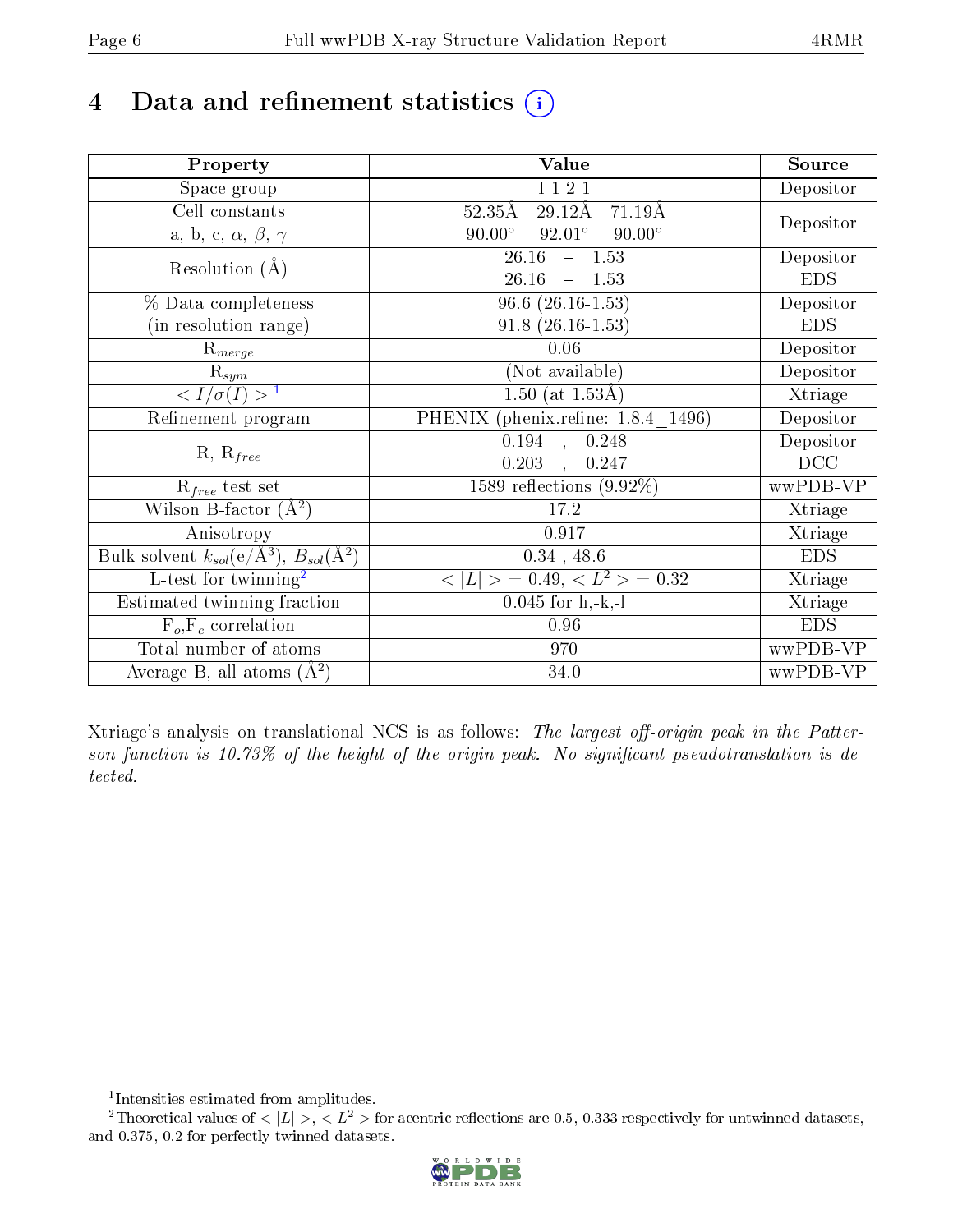# 5 Model quality  $(i)$

### 5.1 Standard geometry  $(i)$

Bond lengths and bond angles in the following residue types are not validated in this section: PEG, ACT

The Z score for a bond length (or angle) is the number of standard deviations the observed value is removed from the expected value. A bond length (or angle) with  $|Z| > 5$  is considered an outlier worth inspection. RMSZ is the root-mean-square of all Z scores of the bond lengths (or angles).

| $Mol$   Chain |      | Bond lengths      | Bond angles |                 |  |
|---------------|------|-------------------|-------------|-----------------|--|
|               | RMSZ | # Z  > 5          |             | RMSZ $ #Z  > 5$ |  |
|               | 0.82 | $1/928$ $(0.1\%)$ | 0.84        | 0/1253          |  |

All (1) bond length outliers are listed below:

|  |  |                                        | $\mid$ Mol $\mid$ Chain $\mid$ Res $\mid$ Type $\mid$ Atoms $\mid$ Z $\mid$ Observed(A) $\mid$ Ideal(A) $\mid$ |  |
|--|--|----------------------------------------|----------------------------------------------------------------------------------------------------------------|--|
|  |  | 30   PHE $\vert$ CE2-CZ   5.23 $\vert$ |                                                                                                                |  |

There are no bond angle outliers.

There are no chirality outliers.

There are no planarity outliers.

### $5.2$  Too-close contacts  $(i)$

In the following table, the Non-H and H(model) columns list the number of non-hydrogen atoms and hydrogen atoms in the chain respectively. The H(added) column lists the number of hydrogen atoms added and optimized by MolProbity. The Clashes column lists the number of clashes within the asymmetric unit, whereas Symm-Clashes lists symmetry related clashes.

|  |     |     | Mol   Chain   Non-H   $H(model)$   $H(added)$   Clashes   Symm-Clashes |
|--|-----|-----|------------------------------------------------------------------------|
|  | 886 | 869 |                                                                        |
|  |     |     |                                                                        |
|  |     |     |                                                                        |
|  |     |     |                                                                        |
|  |     |     |                                                                        |

The all-atom clashscore is defined as the number of clashes found per 1000 atoms (including hydrogen atoms). The all-atom clashscore for this structure is 2.

All (4) close contacts within the same asymmetric unit are listed below, sorted by their clash

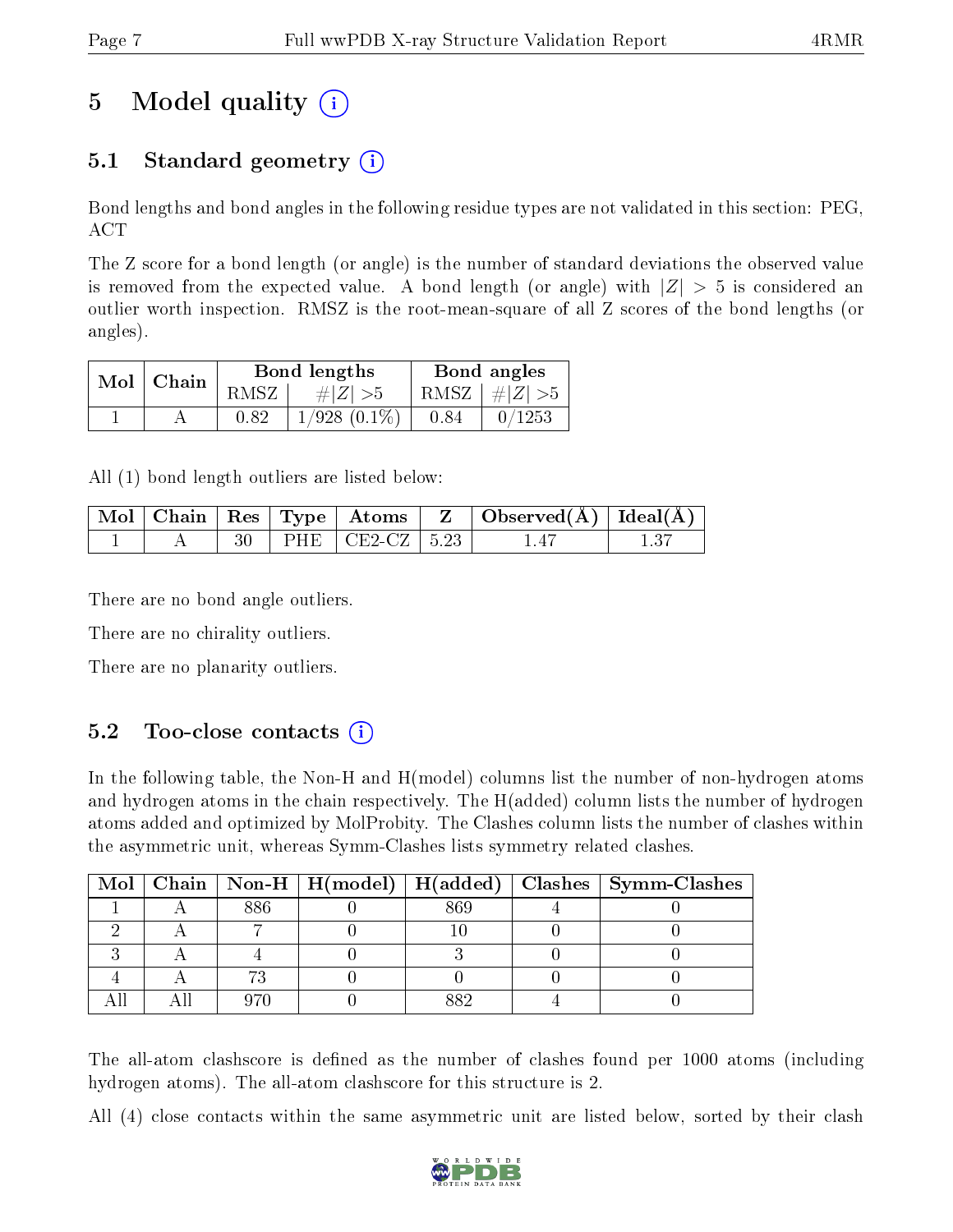| Atom-1           | Atom-2                                    | Interatomic<br>distance $(A)$ | Clash<br>overlap $(\AA)$ |
|------------------|-------------------------------------------|-------------------------------|--------------------------|
| 1:A:17:ASN:HA    | 1: A:18: GLY:HA2                          | 1.53                          | 0.46                     |
| 1: A:57: SER:HB3 | 1:A:61[A]:SER:HB3                         | 197                           | 0.45                     |
| 1:A:22:PHE:CE1   | $1:\overline{A:69 B }:\overline{GLU:HG2}$ | 2.53                          | 0.43                     |
| 1: A:52: SER:HB2 | 1: A:64:LEU:HD11                          | 2.02                          |                          |

magnitude.

There are no symmetry-related clashes.

### 5.3 Torsion angles (i)

#### 5.3.1 Protein backbone  $(i)$

In the following table, the Percentiles column shows the percent Ramachandran outliers of the chain as a percentile score with respect to all X-ray entries followed by that with respect to entries of similar resolution.

The Analysed column shows the number of residues for which the backbone conformation was analysed, and the total number of residues.

| $\mid$ Mol $\mid$ Chain | Analysed                                       | Favoured   Allowed   Outliers   Percentiles |  |                                                                  |  |
|-------------------------|------------------------------------------------|---------------------------------------------|--|------------------------------------------------------------------|--|
|                         | $106/100$ $(106\%)$   103 $(97\%)$   3 $(3\%)$ |                                             |  | $\begin{array}{ c c c c c }\n\hline\n1 & 100 & 100\n\end{array}$ |  |

There are no Ramachandran outliers to report.

#### 5.3.2 Protein sidechains (i)

In the following table, the Percentiles column shows the percent sidechain outliers of the chain as a percentile score with respect to all X-ray entries followed by that with respect to entries of similar resolution.

The Analysed column shows the number of residues for which the sidechain conformation was analysed, and the total number of residues.

| Mol   Chain | Analysed                      |          | Rotameric   Outliers   Percentiles |  |
|-------------|-------------------------------|----------|------------------------------------|--|
|             | $103/95$ (108\%)   101 (98\%) | 2 $(2%)$ | 57 <br>$\sqrt{26}$                 |  |

All (2) residues with a non-rotameric sidechain are listed below:

| Vlol | Chain | $+$ Res $+$ | 'oe |
|------|-------|-------------|-----|
|      |       |             |     |

Continued on next page...

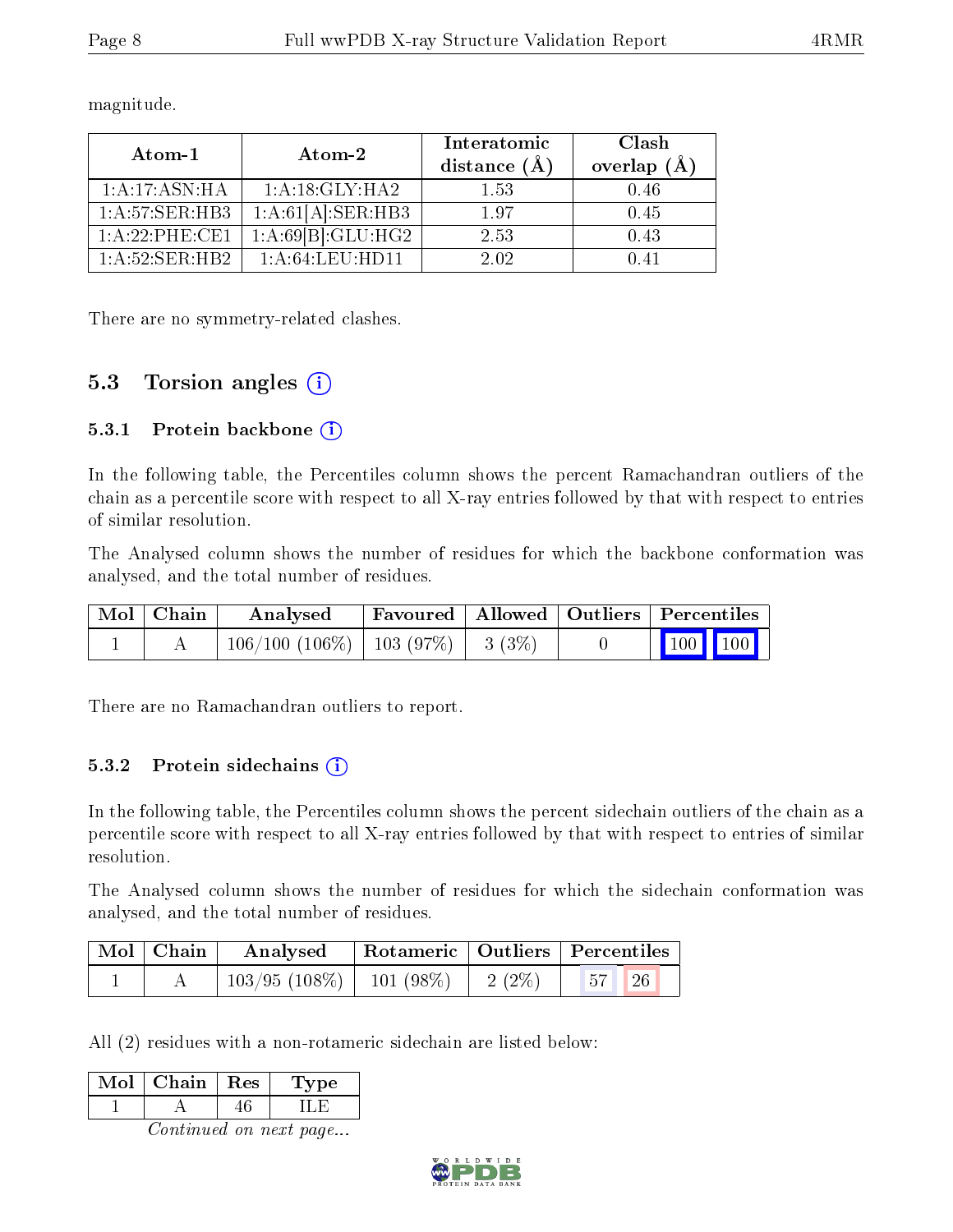Continued from previous page...

| Chain | Res | 7 pe |
|-------|-----|------|
|       |     |      |

Some sidechains can be flipped to improve hydrogen bonding and reduce clashes. There are no such sidechains identified.

#### $5.3.3$  RNA  $(i)$

There are no RNA molecules in this entry.

#### 5.4 Non-standard residues in protein, DNA, RNA chains (i)

There are no non-standard protein/DNA/RNA residues in this entry.

#### 5.5 Carbohydrates (i)

There are no carbohydrates in this entry.

### 5.6 Ligand geometry (i)

2 ligands are modelled in this entry.

In the following table, the Counts columns list the number of bonds (or angles) for which Mogul statistics could be retrieved, the number of bonds (or angles) that are observed in the model and the number of bonds (or angles) that are defined in the Chemical Component Dictionary. The Link column lists molecule types, if any, to which the group is linked. The Z score for a bond length (or angle) is the number of standard deviations the observed value is removed from the expected value. A bond length (or angle) with  $|Z| > 2$  is considered an outlier worth inspection. RMSZ is the root-mean-square of all Z scores of the bond lengths (or angles).

| Mol | $\perp$ Chain $\perp$ |  | $^{\dagger}$ Res | Bond lengths<br>$\mathop{\rm Link}\nolimits$ |               |      | Bond angles |        |      |        |
|-----|-----------------------|--|------------------|----------------------------------------------|---------------|------|-------------|--------|------|--------|
|     | Type                  |  |                  |                                              | $\frac{1}{2}$ | RMSZ | #I<br> Z    | Counts | RMSZ | # Z    |
|     | PEG                   |  | $101\,$          | $\sim$                                       | 6.6.6         | 0.53 |             | 0.5.5  | 0.46 |        |
|     | ACT                   |  | 102              | $\blacksquare$                               | 1,3,3         | 2.03 | $(100\%)$   | 0.3.3  | 0.00 | $\sim$ |

In the following table, the Chirals column lists the number of chiral outliers, the number of chiral centers analysed, the number of these observed in the model and the number defined in the Chemical Component Dictionary. Similar counts are reported in the Torsion and Rings columns. '-' means no outliers of that kind were identified.

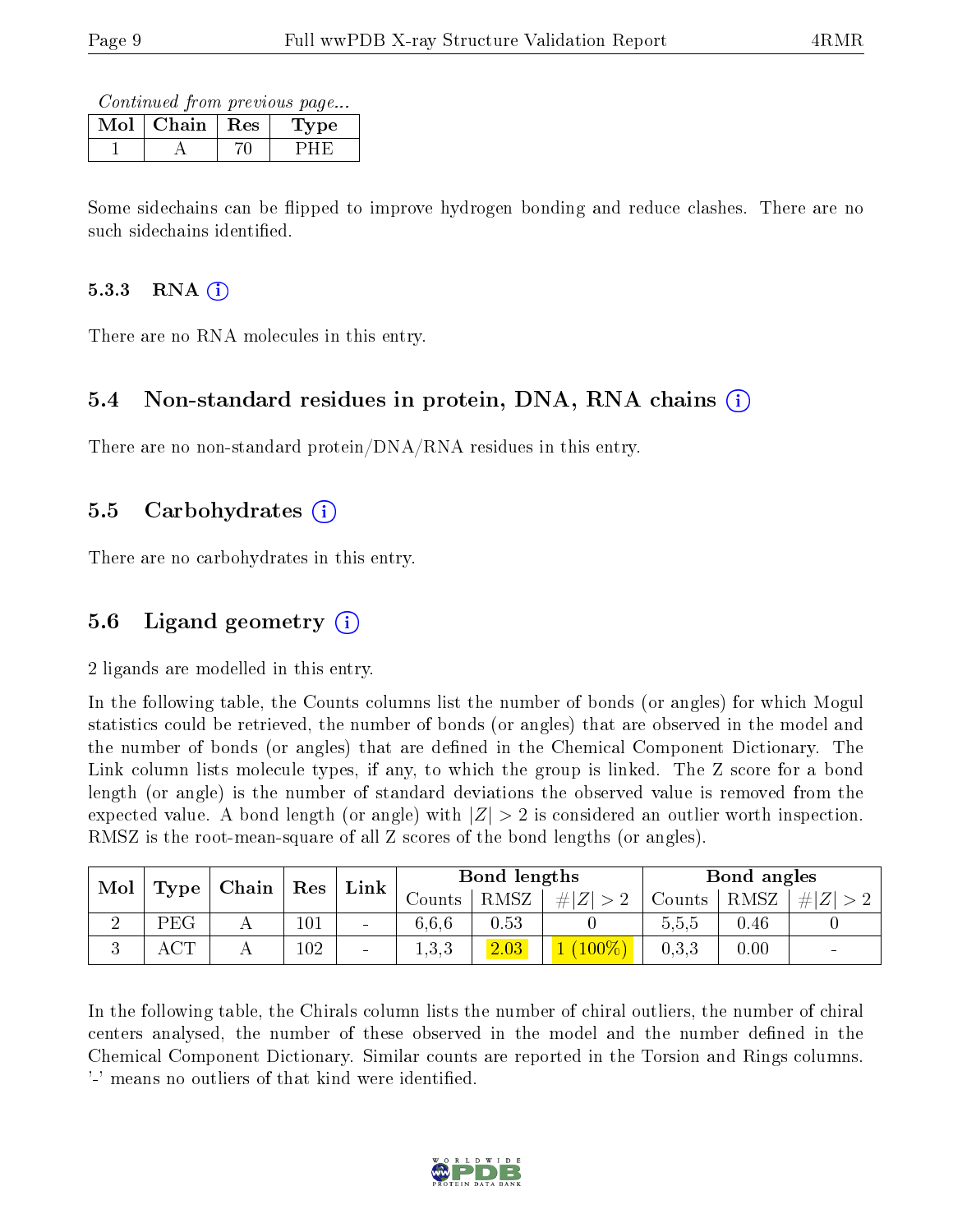|         |   |             |                         | Mol   Type   Chain   Res   Link   Chirals   Torsions   Rings |  |
|---------|---|-------------|-------------------------|--------------------------------------------------------------|--|
| ' PEG । | A | $\perp$ 101 | the company's company's | $\frac{3}{4/4}$                                              |  |

All (1) bond length outliers are listed below:

|  |  |                            | $\vert$ Mol $\vert$ Chain $\vert$ Res $\vert$ Type $\vert$ Atoms $\vert$ Z $\vert$ Observed(A) $\vert$ Ideal(A) |       |
|--|--|----------------------------|-----------------------------------------------------------------------------------------------------------------|-------|
|  |  | $102$   ACT   CH3-C   2.03 | 1.51                                                                                                            | -1.48 |

There are no bond angle outliers.

There are no chirality outliers.

All (3) torsion outliers are listed below:

| $Mol$   Chain |      | Res   Type | Atoms       |
|---------------|------|------------|-------------|
|               | -101 | PEG        | Q2-C3-C4-Q4 |
|               | 101  | <b>PEG</b> | 01-C1-C2-02 |
|               | 101  | <b>PEG</b> | $C1-C2-C3$  |

There are no ring outliers.

No monomer is involved in short contacts.

### 5.7 [O](https://www.wwpdb.org/validation/2017/XrayValidationReportHelp#nonstandard_residues_and_ligands)ther polymers  $(i)$

There are no such residues in this entry.

### 5.8 Polymer linkage issues (i)

There are no chain breaks in this entry.

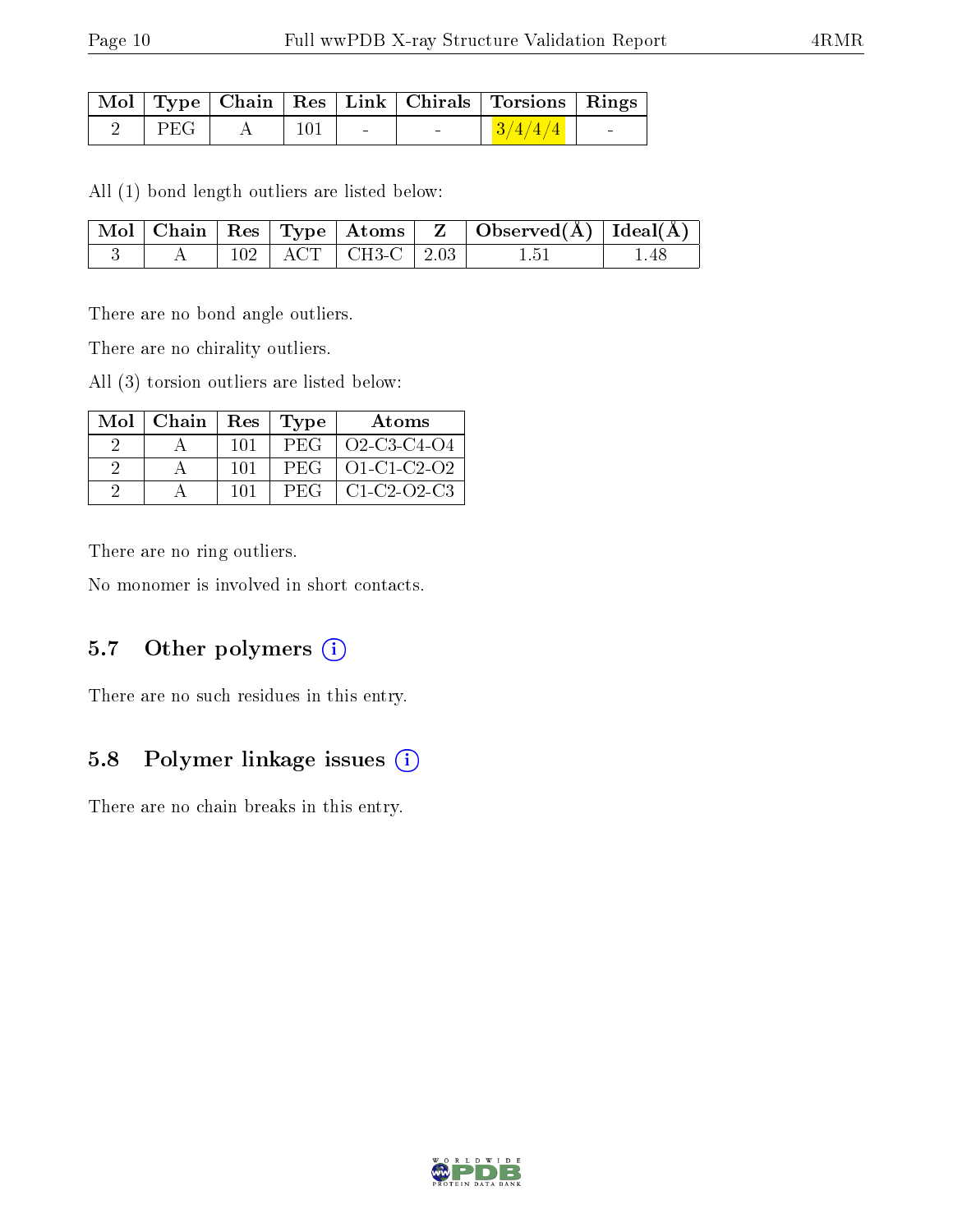## 6 Fit of model and data  $\left( \cdot \right)$

### 6.1 Protein, DNA and RNA chains (i)

In the following table, the column labelled  $#RSRZ>2'$  contains the number (and percentage) of RSRZ outliers, followed by percent RSRZ outliers for the chain as percentile scores relative to all X-ray entries and entries of similar resolution. The OWAB column contains the minimum, median,  $95<sup>th</sup>$  percentile and maximum values of the occupancy-weighted average B-factor per residue. The column labelled  $Q< 0.9$  lists the number of (and percentage) of residues with an average occupancy less than 0.9.

| Mol | Chain | Analysed         | ${ <\hspace{-1.5pt}{\mathrm{RSRZ}} \hspace{-1.5pt}>}$ | $\#\text{RSRZ}\text{>2}$           | $\mid$ OWAB(Å <sup>2</sup> ) $\mid$ Q<0.9 |  |
|-----|-------|------------------|-------------------------------------------------------|------------------------------------|-------------------------------------------|--|
|     |       | $100/100(100\%)$ | 0.55                                                  | $\mid 8(8\%)$ 12 13 19, 29, 60, 83 |                                           |  |

All (8) RSRZ outliers are listed below:

| Mol | Chain | Res | <b>Type</b> | <b>RSRZ</b> |
|-----|-------|-----|-------------|-------------|
| 1   | А     | 99  | <b>MET</b>  | 8.7         |
| 1   | А     | 47  | <b>GLU</b>  | 3.3         |
| 1   | А     | 49  | <b>VAL</b>  | 3.3         |
| 1   | А     | 60  | TRP         | 3.2         |
| 1   |       | 98  | <b>ASP</b>  | 2.9         |
| 1   |       | 64  | LEU         | 2.2         |
| 1   |       | 25  | <b>CYS</b>  | 2.1         |
|     |       | 75  | <b>LYS</b>  | $2.0\,$     |

### 6.2 Non-standard residues in protein, DNA, RNA chains  $(i)$

There are no non-standard protein/DNA/RNA residues in this entry.

#### 6.3 Carbohydrates (i)

There are no carbohydrates in this entry.

#### 6.4 Ligands  $(i)$

In the following table, the Atoms column lists the number of modelled atoms in the group and the number defined in the chemical component dictionary. The B-factors column lists the minimum, median,  $95<sup>th</sup>$  percentile and maximum values of B factors of atoms in the group. The column labelled  $Q< 0.9$ ' lists the number of atoms with occupancy less than 0.9.